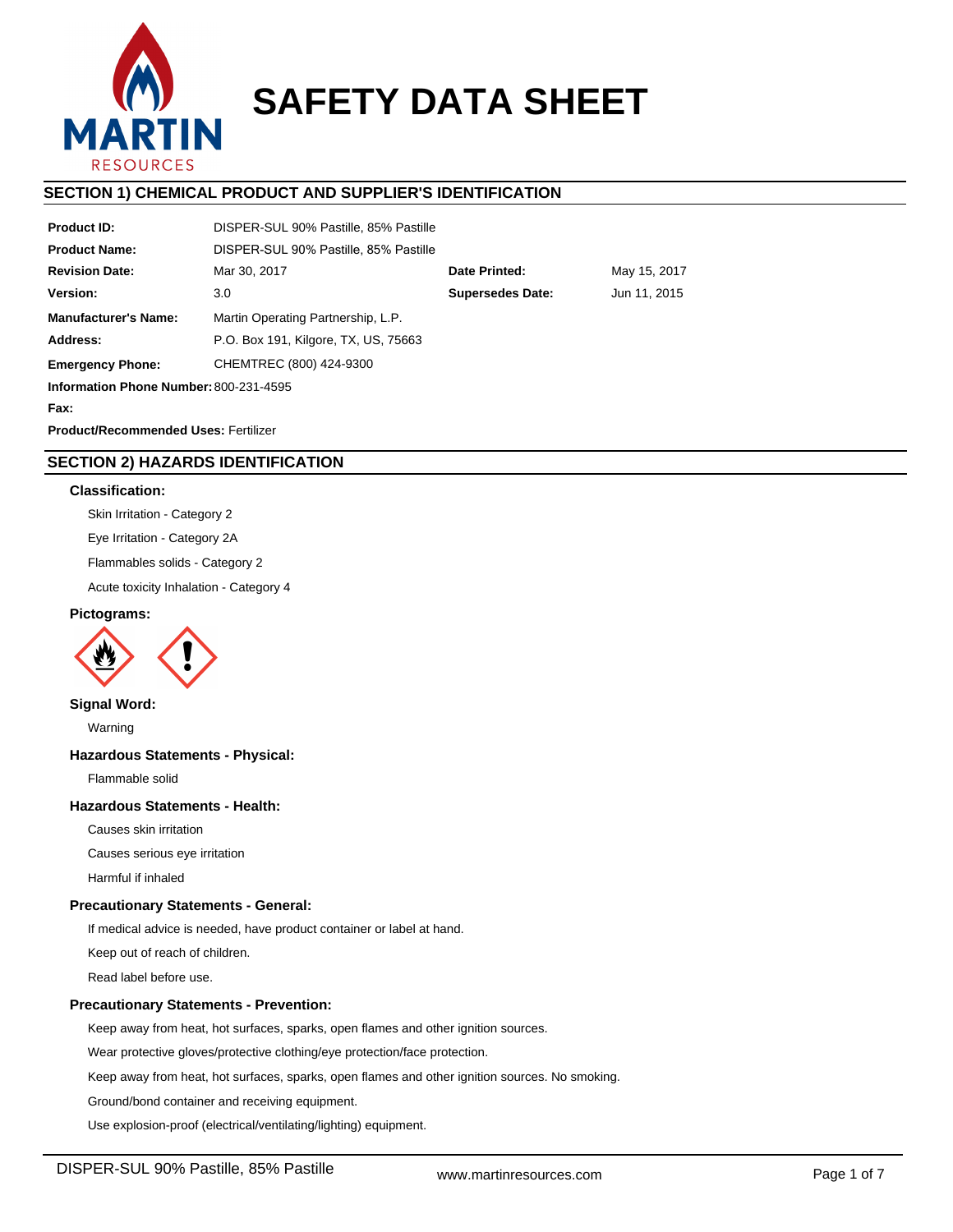Avoid breathing dust/fume/gas/mist/vapors/spray. Use only outdoors or in a well-ventilated area.

## **Precautionary Statements - Response:**

IF ON SKIN: Wash with plenty of water.

Specific treatment (see First-aid measures on this label).

If skin irritation occurs: Get medical advice/attention.

Take off contaminated clothing. And wash it before reuse.

IF IN EYES: Rinse cautiously with water for several minutes. Remove contact lenses, if present and easy to do. Continue rinsing.

If eye irritation persists: Get medical advice/attention.

In case of fire: Use dry chemical, foam, carbon dioxide to extinguish.

IF INHALED: Remove person to fresh air and keep comfortable for breathing.

Call a POISON CENTER/doctor if you feel unwell.

#### **Precautionary Statements - Storage:**

No precautionary statement available.

#### **Precautionary Statements - Disposal:**

No precautionary statement available.

# **SECTION 3) COMPOSITION / INFORMATION ON INGREDIENTS**

| <b>CAS</b>                                                                                                                         | <b>Chemical Name</b> | % By Weight    |  |  |
|------------------------------------------------------------------------------------------------------------------------------------|----------------------|----------------|--|--|
| 0007704-34-9                                                                                                                       | <b>SULFUR</b>        | 78% - 99%      |  |  |
| 0001302-78-9                                                                                                                       | <b>BENTONITE</b>     | $0.0\% - 15\%$ |  |  |
| Specific chemical identity and/or exact perceptage (concentration) of the composition has been withheld to protect confidentiality |                      |                |  |  |

Specific chemical identity and/or exact percentage (concentration) of the composition has been withheld to protect confidentiality.

# **SECTION 4) FIRST-AID MEASURES**

## **Inhalation:**

Remove source of exposure or move person to fresh air and keep comfortable for breathing. Get medical advice/attention if you feel unwell or are concerned. Eliminate all ignition sources if safe to do so.

## **Skin Contact:**

Take off immediately contaminated clothing. Rinse skin with water/shower (and mild soap) for 15-20 minutes or until product is removed. Store contaminated clothing under water and wash before re-use, or discard.

#### **Eye Contact:**

Remove source of exposure or move person to fresh air. Rinse eyes cautiously with lukewarm, gently flowing water for several minutes, while holding the eyelids open. Remove contact lenses, if present and easy to do. Continue rinsing for a duration of 15-20 minutes. If eye irritation persists: Get medical advice/attention.

#### **Ingestion:**

Rinse mouth. If you feel unwell or if concerned: Get medical advice/attention. Do not induce vomiting without advice from poison control center.

## **SECTION 5) FIRE-FIGHTING MEASURES**

#### **Suitable Extinguishing Media:**

Use dry chemical, foam, carbon dioxide and Water (fog, fine spray pattern or steam) to extinguish fire

### **Unsuitable Extinguishing Media:**

Use of water under high pressure streams must be avoided because risk of splattering or causing a steam explosion. Water fog, fine spray or steam can be used to reduce the material below its flash point, therefore extinguishing the fire.

#### **Specific Hazards in Case of Fire:**

Molten sulfur can release hydrogen sulfide, a highly toxic gas. Fire may produce irritating and/or toxic gases.

Easily ignitable, combustible solid. Dust suspended in air ignites easily and can cause an explosion. Hazardous in contact with oxidizing materials, forming explosive mixtures. Sulfur burns with a pale blue flame that may be difficult to see in daylight.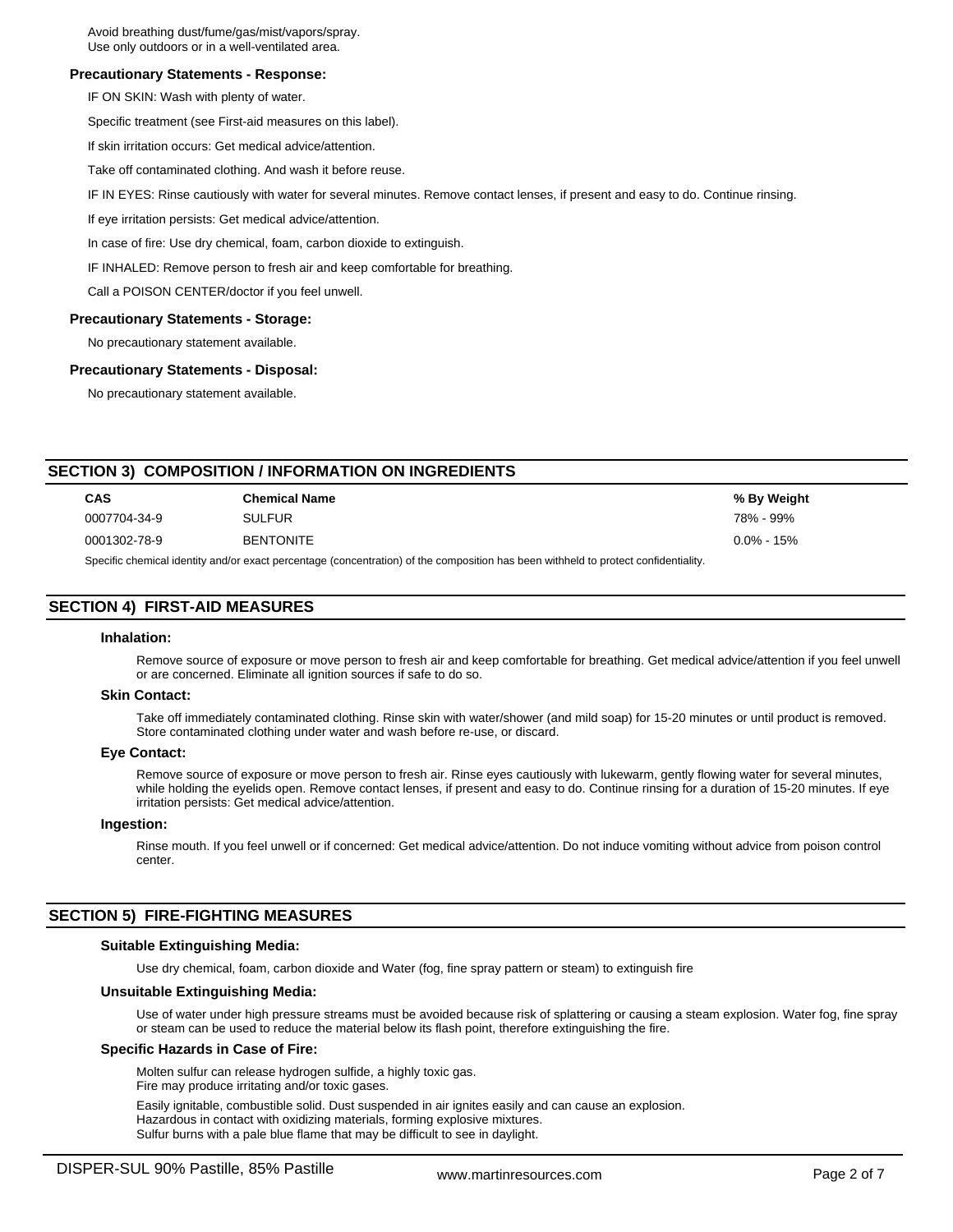Molten liquid can burn if heated to temperatures in excess of flash point.

## **Fire-fighting Procedures:**

Clear fire area of all non-emergency personnel

Liquid sulfur in open containers may be extinguished with a fine spray of water.

Fires in storage tanks can be extinguished by shutting off vents to exclude air. Allow tank contents to cool to below 310°F before opening again.

## **Special Protective Actions:**

Care should always be exercised in dust/mist areas.

Structural firefighters' protective clothing will only provide limited protection. Wear protective pressure self-contained breathing apparatus (SCBA).

# **SECTION 6) ACCIDENTAL RELEASE MEASURES**

### **Emergency Procedure:**

Keep unnecessary people away; isolate hazard area and deny entry. Do not touch or walk through spilled material.

Stay upwind; keep out of low areas.

Flammable/combustible material.

ELIMINATE all ignition sources (no smoking, flares, sparks or flames in immediate area).

Small/Large spill: With clean shovel place material into clean, dry container and cover loosely; move containers from spill area. If liquid spill, take up with sand or other noncombustible absorbent material and place into containers for later disposal. Prevent entry into waterways, sewers, basements or confined areas. Collect product and contaminated soil and water.

#### **Recommended equipment:**

If specialized clothing is required to deal with the spillage, take note of any information in Section 8 on suitable and unsuitable materials.

## **Personal Precautions:**

Powders, dusts, shavings, borings, turnings or cuttings may explode or burn with explosive violence. ELIMINATE all ignition sources (no smoking, flares, sparks or flames in immediate area).

Use explosive proof equipment.

Avoid inhalation of dust and contact with skin and eyes.

Do not touch damaged containers or spilled materials unless wearing appropriate protective clothing.

### **Environmental Precautions:**

Prevent further leakage or spillage if safe to do so. Retain and dispose of contaminated wash water.

This product is a fertilizer, and if discarded to waterways, may promote algae growth/eutrophication.

# **SECTION 7) HANDLING AND STORAGE**

#### **General:**

Wash hands after use. Do not get in eyes, on skin or on clothing. Do not breathe vapors or mists. Use good personal hygiene practices. Eating, drinking and smoking in work areas is prohibited. Remove contaminated clothing and protective equipment before entering eating areas. Eyewash stations and showers should be available in areas where this material is used and stored.

## **Ventilation Requirements:**

Use only with adequate ventilation to control air contaminants to their exposure limits. The use of local ventilation is recommended to control emissions near the source. Use explosion-proof ventilation equipment.

## **Storage Room Requirements:**

Empty containers may contain residue; observer all warnings and precautions listed for the product.

Store in tightly closed containers in cool, dry, well-ventilated area away from heat, sources of ignition and incompatibilities.

# **SECTION 8) EXPOSURE CONTROLS/PERSONAL PROTECTION**

## **Eye protection:**

Dust-proof goggles or safety glasses with side shields or vented/splash proof goggles. Contact lenses may absorb irritants. Particles may adhere to lenses and cause corneal damage.

#### **Skin protection:**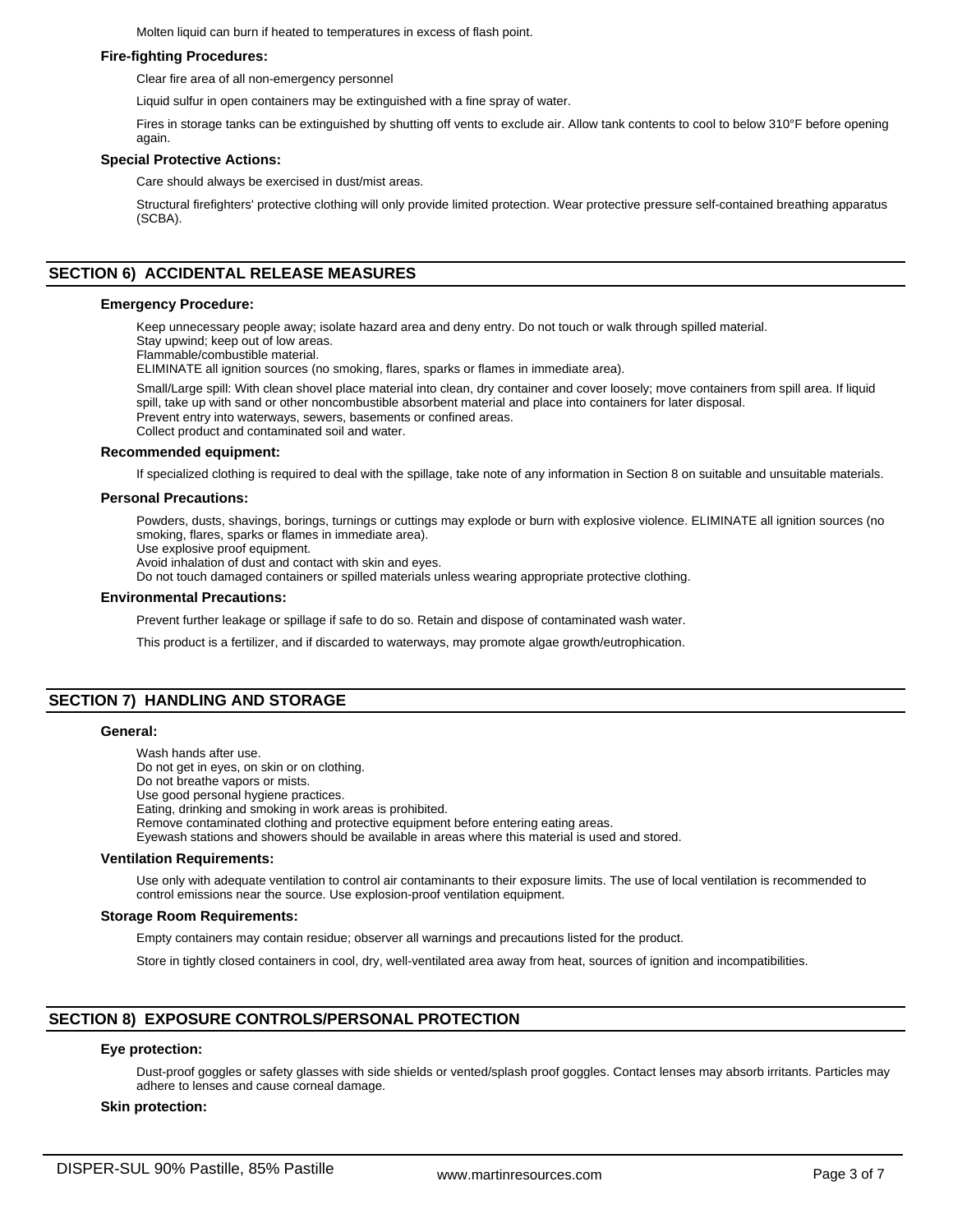Avoid skin contact. Wear gloves impervious to conditions of use such as neoprene or nitrile gloves. Additional protection may be necessary to prevent skin contact including use of apron, face shield, boots or full body protection.

# **Respiratory protection:**

If exposure limits are exceeded, NIOSH approved respiratory protection should be used. For higher concentrations, unknown concentrations, use a NIOSH approved air-supplied respirator.

## **Control Parameters / Exposure Limits:**

Sulfur: OEL-RUSSIA: TWA 6mg/m3, JUN 2003

| <b>Chemical Name</b> | OSHA<br>TWA<br>(ppm)                | <b>OSHA</b><br><b>TWA</b><br>(mg/m3)  | <b>OSHA</b><br>STEL<br>(ppm)  | <b>OSHA</b><br><b>STEL</b><br>(mg/m3)  | <b>OSHA</b><br>Tables (Z1<br>Z2, Z3 | <b>OSHA</b><br>Carcinogen | <b>OSHA</b><br>Skin<br>designation | <b>NIOSH</b><br>TWA<br>(ppm) | <b>NIOSH</b><br><b>TWA</b><br>(mg/m3) | <b>NIOSH</b><br>STEL<br>(ppm) | <b>NIOSH</b><br><b>STEL</b><br>(mg/m3) | <b>NIOSH</b><br>Carcinogen |
|----------------------|-------------------------------------|---------------------------------------|-------------------------------|----------------------------------------|-------------------------------------|---------------------------|------------------------------------|------------------------------|---------------------------------------|-------------------------------|----------------------------------------|----------------------------|
| <b>Chemical Name</b> | <b>ACGIH</b><br><b>TWA</b><br>(ppm) | <b>ACGIH</b><br><b>TWA</b><br>(mg/m3) | <b>ACGIH</b><br>STEL<br>(ppm) | <b>ACGIH</b><br><b>STEL</b><br>(mg/m3) | <b>ACGIH</b><br>Carcinogen          | <b>ACGIH</b><br>Notations | <b>ACGIH</b><br><b>TLV Basis</b>   |                              |                                       |                               |                                        |                            |

# **SECTION 9) PHYSICAL AND CHEMICAL PROPERTIES**

## **Physical and Chemical Properties**

| Density |                                        | 15.61 lb/gal                   |  |  |  |  |
|---------|----------------------------------------|--------------------------------|--|--|--|--|
|         | % Solids By Weight                     | 99.57%                         |  |  |  |  |
|         | <b>Specific Gravity</b>                | 1.87                           |  |  |  |  |
|         | Appearance                             | Yellowish solid                |  |  |  |  |
|         | <b>Odor Threshold</b>                  | N.A.                           |  |  |  |  |
|         | Odor Description                       | Odorless                       |  |  |  |  |
|         | pH                                     | N.A.                           |  |  |  |  |
|         | <b>Water Solubility</b>                | Insoluble                      |  |  |  |  |
|         | Flammability                           | Flash Point at or above 200 °F |  |  |  |  |
|         | Flash Point Symbol                     | N.A.                           |  |  |  |  |
|         | <b>Flash Point</b>                     | 370 °F                         |  |  |  |  |
|         | Viscosity                              | N.A.                           |  |  |  |  |
|         | Lower Explosion Level                  | N.A.                           |  |  |  |  |
|         | <b>Upper Explosion Level</b>           | N.A.                           |  |  |  |  |
|         | Vapor Pressure                         | N.A.                           |  |  |  |  |
|         | Vapor Density                          | N.A.                           |  |  |  |  |
|         | <b>Freezing Point</b>                  | N.A.                           |  |  |  |  |
|         | <b>Melting Point</b>                   | 246 °F                         |  |  |  |  |
|         | Low Boiling Point                      | 831 °F                         |  |  |  |  |
|         | High Boiling Point                     | N.A.                           |  |  |  |  |
|         | Auto Ignition Temp                     | 491 °F                         |  |  |  |  |
|         | Decomposition Pt                       | N.A.                           |  |  |  |  |
|         | <b>Evaporation Rate</b>                | Negligible                     |  |  |  |  |
|         | Partition Coefficient: n-Octanol/Water | N.A.                           |  |  |  |  |

# **SECTION 10) STABILITY AND REACTIVITY**

## **Stability:**

Stable

# **Conditions to Avoid:**

Avoid great heat, sparks, flame, build up of static electricity, contact with incompatible materials.

# **Hazardous Polymerization:**

Will not occur.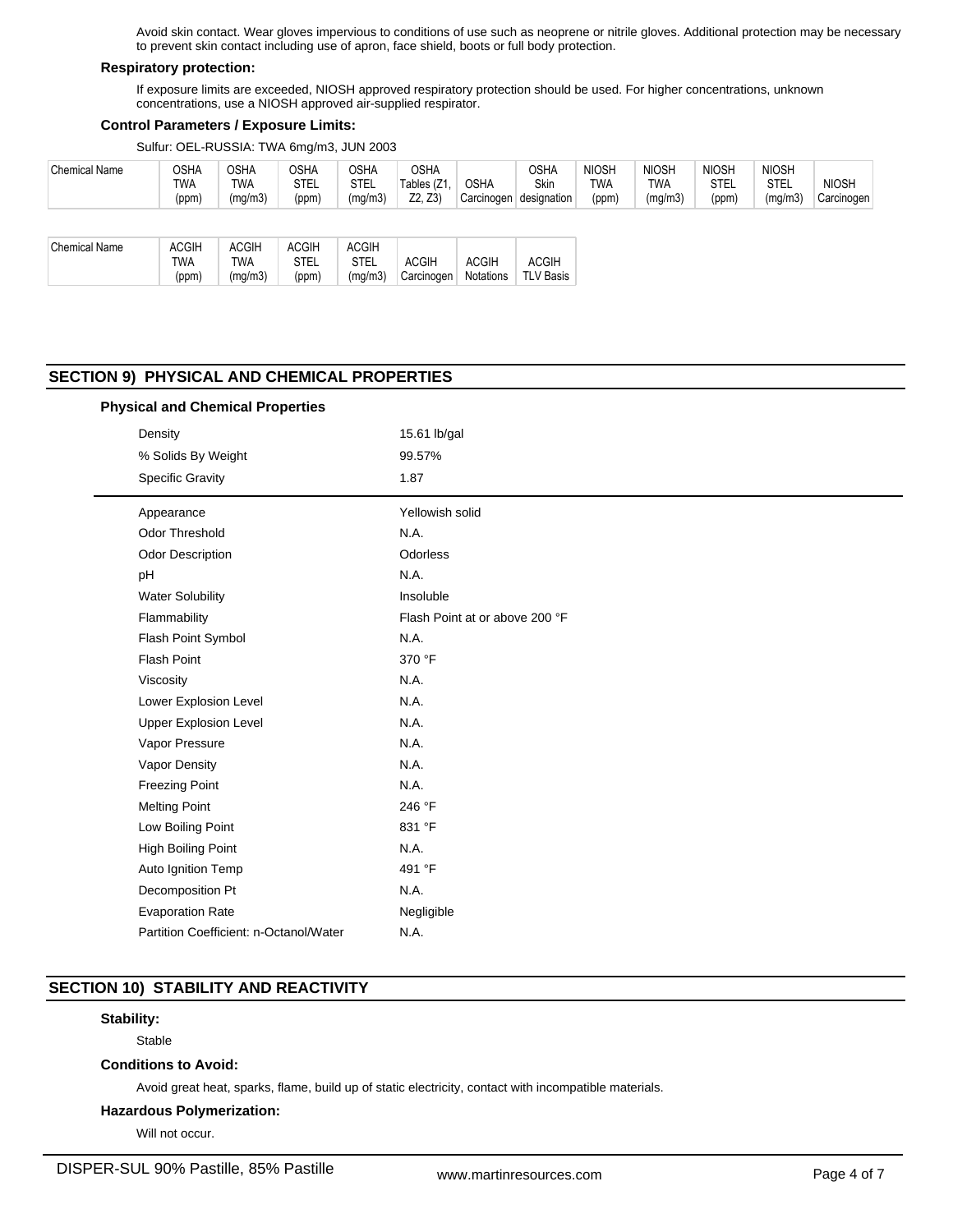## **Incompatible Materials:**

Material may be corrosive to ferrous and mild steel materials. All handling and storage equipment should be constructed of stainless steel, aluminum, or poly-type materials. Powdered sulfur is subject to dust cloud explosions.

Incompatible with acids, alkalies, halogens, oxygen and strong oxidizing agents. Forms explosive mixtures with oxidizing agents, ammonia, ammonium nitrate, chlorine dioxide, all inorganic perchlorates, sodium nitrate, and zinc.

## **Hazardous Decomposition Products:**

Sulfur oxides, hydrogen sulfide.

# **SECTION 11) TOXICOLOGICAL INFORMATION**

## **Skin Corrosion/Irritation:**

Causes skin irritation

## **Serious Eye Damage/Irritation:**

Causes serious eye irritation

## **Respiratory/Skin Sensitization:**

No Data Available

#### **Germ Cell Mutagenicity:**

No Data Available

## **Carcinogenicity:**

No Data Available

#### **Reproductive Toxicity:**

No Data Available

## **Specific Target Organ Toxicity - Single Exposure:**

No Data Available

## **Specific Target Organ Toxicity - Repeated Exposure:**

No Data Available

## **Aspiration Hazard:**

No Data Available

# **Acute Toxicity:**

Harmful if inhaled

# 0007704-34-9 SULFUR

LC50 (Mammal - species unspecified, Inhalation) : 1660 mg/m3, Toxic effects : Details of toxic effects not reported other than lethal dose value.

## **SECTION 12) ECOLOGICAL INFORMATION**

#### **Toxicity:**

No Data Available

## **Persistence and Degradability:**

No Data Available.

## **Bioaccumulative Potential:**

No Data Available.

**Mobility in Soil:**

No Data Available.

**Other Adverse Effects:**

No Data Available.

# **SECTION 13) DISPOSAL CONSIDERATIONS**

## **Waste Disposal:**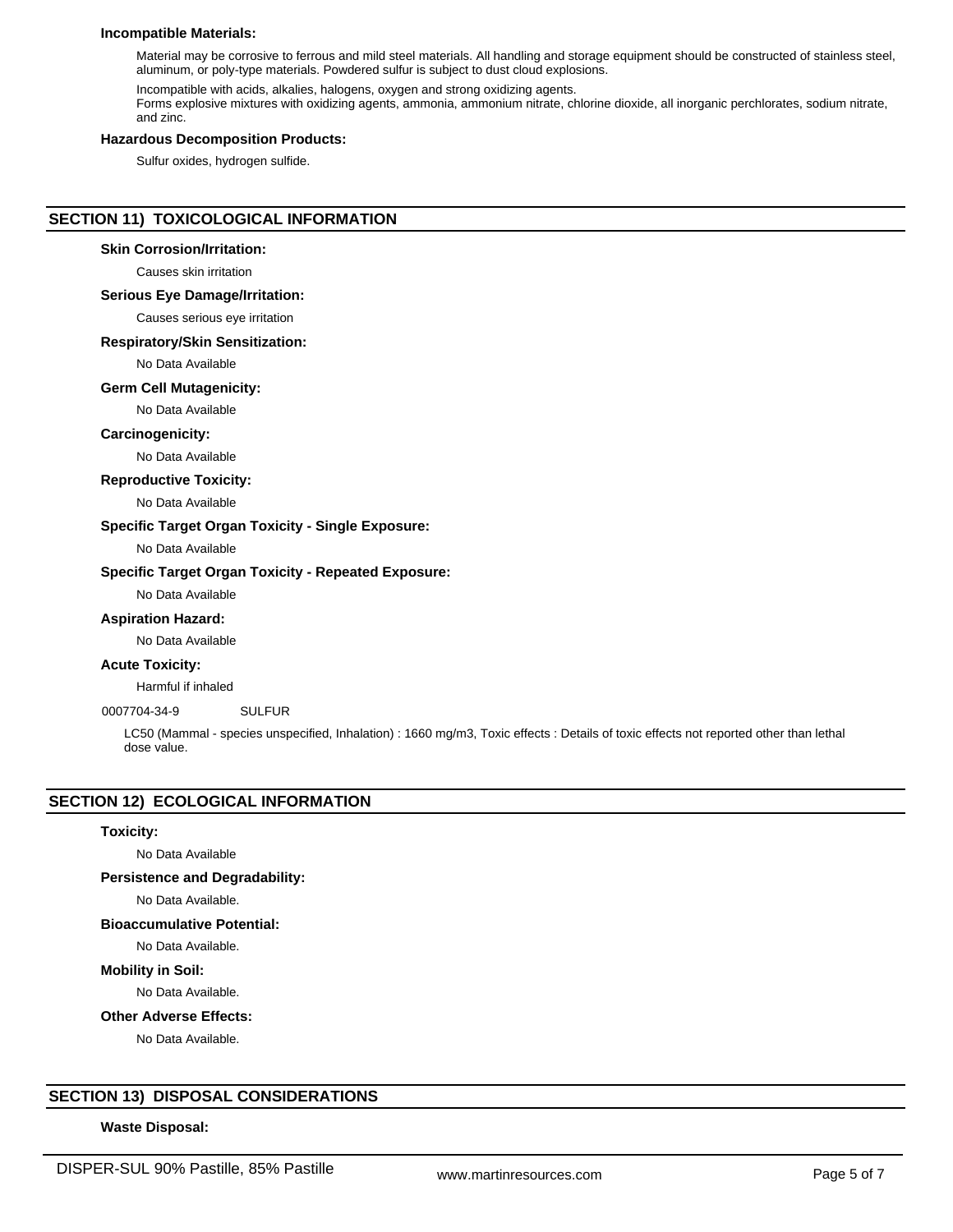Under RCRA it is the responsibility of the user of the product to determine at the time of disposal whether the product meets RCRA criteria for hazardous waste. Waste management should be in full compliance with federal, state and local laws.

Empty Containers retain product residue which may exhibit hazards of material, therefore do not pressurize, cut, glaze, weld or use for any other purposes. Return drums to reclamation centers for proper cleaning and reuse.

# **SECTION 14) TRANSPORT INFORMATION**

## **U.S. DOT Information:**

Packaging references: Exempt from requirements (49CFR172.102, Special Provision 30)

Commodity Name: Solid sulfur product Shipping Description: Solid sulfur product

# **SECTION 15) REGULATORY INFORMATION**

| CAS                  | Chemical Name    | % By Weight | <b>Regulation List</b>                    |
|----------------------|------------------|-------------|-------------------------------------------|
| 0007704-34-9         | <b>SULFUR</b>    |             | 78% - 99% SARA312,TSCA,TX ESL,TX TCEQ     |
| $ 0001302 - 78 - 9 $ | <b>BENTONITE</b> |             | 0.0% - 15% SARA312, TSCA, TX ESL, TX TCEQ |

# **SECTION 16) OTHER INFORMATION INCLUDING INFORMATION ON PREPARATION AND REVISION OF THE SDS**

## **Glossary:**

ACGIH: American Conference of governmental Industrial Hygienists; ANSI: American National Standards Institute; Canadian TDG: Canadian Transportation of Dangerous Goods; CAS: Chemical Abstract Service; Chemtrec: Chemical Transportation Emergency Center (US; CHIP: Chemical Hazard Information and Packaging; DSL: Domestic Substances List; EC: Equivalent Concentration; EH40 (UK): HSE Guidance Note EH40 Occupational Exposure Limits; EPCRA: Emergency Planning and Community Right-To-Know Act; HMIS: Hazardous Material Information Service; LC: Lethal Concentration; LD: Lethal Dose; NFPA: National Fire Protection Association; OEL: Occupational Exposure Limits; OSHA: Occupational Safety and Health Administration, US Department of Labor; PEL: Permissible Exposure Limit; SARA (Title III): Superfund Amendments and Reauthorization Act; SARA 313: Superfund Amendments and Reauthorization Act, Section 313; SCBA: Self-Contained Breathing Apparatus; STEL: Short Term Exposure Limit; TLV: Threshold Limit Value; TSCA: Toxic Substances Control Act Public Law 94-469; TWA: Time Weighted Value; US DOT: US Department of Transportation; WHMIS: Workplace Hazardous Materials Information System

#### **Version 2.0:**

Changes made on: Section 2, Section 5, Section 7, Section 9 and Section 11 Revision Date: Jul 14, 2015 Please contact the supplier for further information on the version history



## ( \* ) - Chronic effects

Caution: HMIS® ratings are based on a 0-4 rating scale, with 0 representing minimal hazards or risks, and 4 representing significant hazards or risks

#### **Version 3.0:**

Revision Date: Mar 30, 2017